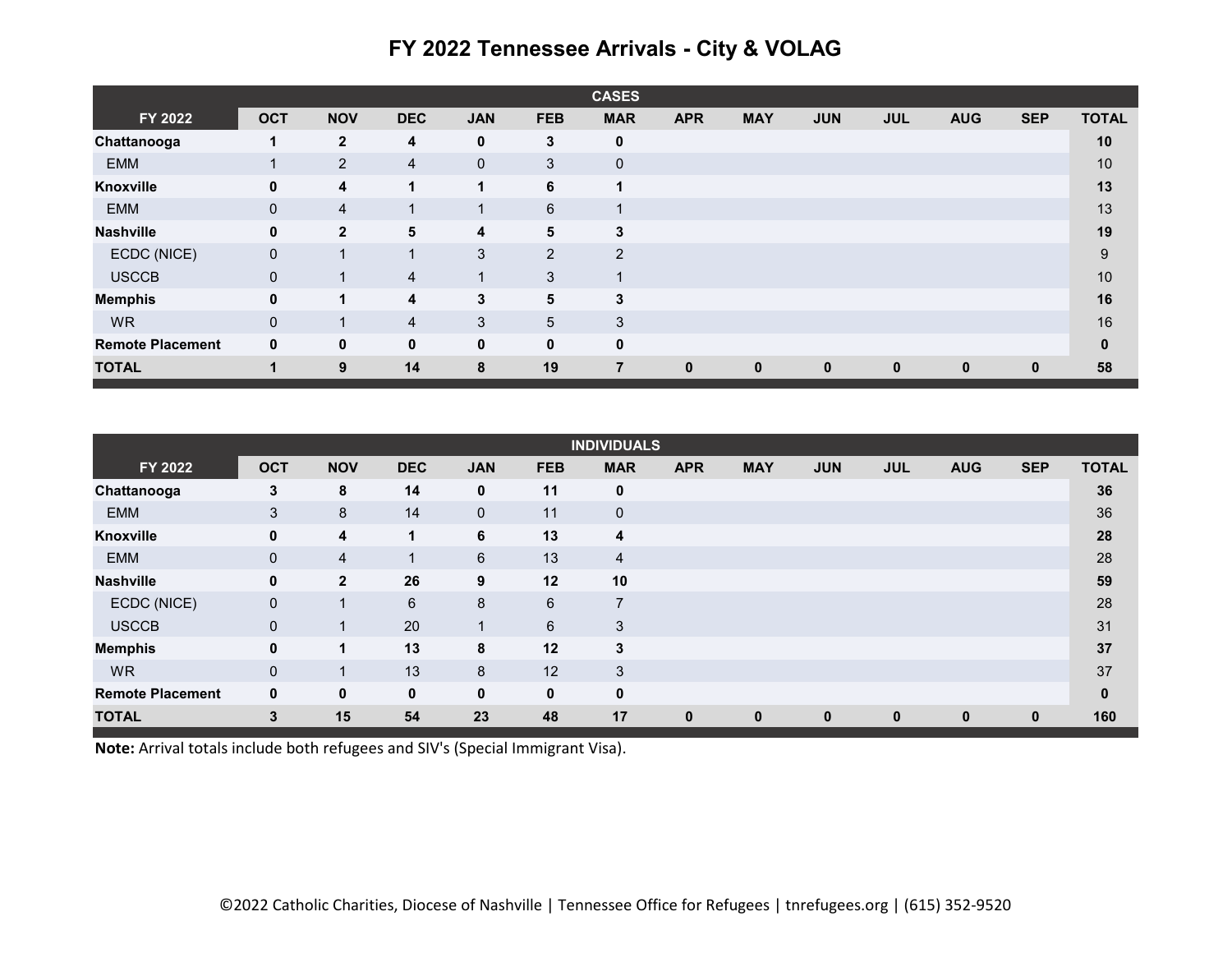| <b>CASES</b> (data based on primary applicant) |              |              |                |                |                |                |             |            |             |            |            |              |                |
|------------------------------------------------|--------------|--------------|----------------|----------------|----------------|----------------|-------------|------------|-------------|------------|------------|--------------|----------------|
| FY 2022                                        | <b>OCT</b>   | <b>NOV</b>   | <b>DEC</b>     | <b>JAN</b>     | <b>FEB</b>     | <b>MAR</b>     | <b>APR</b>  | <b>MAY</b> | <b>JUN</b>  | <b>JUL</b> | <b>AUG</b> | <b>SEP</b>   | <b>TOTAL</b>   |
| Afghanistan                                    |              | 0            | 1              | 0              | $\mathbf{0}$   | 1              |             |            |             |            |            |              | 3              |
| <b>Burma</b>                                   | $\mathbf 0$  | $\mathbf{0}$ | 0              | $\overline{2}$ | $\overline{2}$ | $\mathbf{1}$   |             |            |             |            |            |              | 5              |
| Burundi                                        | 0            | 1            | 0              | $\mathbf{0}$   | $\mathbf{0}$   | $\mathbf 0$    |             |            |             |            |            |              |                |
| Columbia                                       | $\mathbf 0$  | $\mathbf{0}$ | $\mathbf{0}$   | $\mathbf{0}$   | $\overline{2}$ | $\mathbf 0$    |             |            |             |            |            |              | 2              |
| Dem. Rep. Congo                                | $\mathbf 0$  | 0            | 1              | 0              | 7              | 3              |             |            |             |            |            |              | 11             |
| El Salvador                                    | $\mathbf 0$  | $\mathbf{0}$ | $\mathbf{0}$   | $\mathbf{1}$   | $\mathbf{0}$   | $\mathbf 0$    |             |            |             |            |            |              |                |
| Guatemala                                      | 0            | 0            | $\mathbf{0}$   | $\mathbf{0}$   | $\overline{2}$ | 0              |             |            |             |            |            |              | $\overline{2}$ |
| Honduras                                       | $\mathbf 0$  | 0            | $\mathbf{1}$   | 0              | $\mathbf{1}$   | 0              |             |            |             |            |            |              | 2              |
| Iraq                                           | 0            | 1            | 1              | 1              | $\mathbf 0$    | 0              |             |            |             |            |            |              | 3              |
| Rep. South Sudan                               | $\mathbf 0$  | $\mathbf{1}$ | $\mathbf{0}$   | $\mathbf{1}$   | $\mathbf{0}$   | 0              |             |            |             |            |            |              | $\overline{2}$ |
| Rwanda                                         | 0            | 1            | $\mathbf{0}$   | $\mathbf{0}$   | $\mathbf{0}$   | 0              |             |            |             |            |            |              |                |
| Somalia                                        | $\mathbf 0$  | $\mathbf{0}$ | $\mathbf{0}$   | $\mathbf{1}$   | 1              | $\mathbf{1}$   |             |            |             |            |            |              | 3              |
| Sudan                                          | 0            | 3            | $\overline{7}$ | $\mathbf{1}$   | 1              | 0              |             |            |             |            |            |              | 12             |
| Syria                                          | $\mathbf{0}$ | $\mathbf{0}$ | $\mathbf{1}$   | $\mathbf{0}$   | $\mathbf{0}$   | $\mathbf{1}$   |             |            |             |            |            |              | 2              |
| Uganda                                         | 0            | 1            | $\overline{2}$ | $\mathbf{1}$   | $\overline{2}$ | 0              |             |            |             |            |            |              | 6              |
| Ukraine                                        | $\mathbf{0}$ | $\mathbf 1$  | $\mathbf{0}$   | $\mathbf{0}$   | 1              | 0              |             |            |             |            |            |              | 2              |
| <b>TOTAL</b>                                   | 1            | 9            | 14             | 8              | 19             | $\overline{7}$ | $\mathbf 0$ | 0          | $\mathbf 0$ | 0          | $\bf{0}$   | $\mathbf{0}$ | 58             |

## **FY 2022 Tennessee Arrivals - Nationality**

| INDIVIDUALS (data based on each individual) |              |              |                |                |                |                |            |            |            |            |            |             |              |
|---------------------------------------------|--------------|--------------|----------------|----------------|----------------|----------------|------------|------------|------------|------------|------------|-------------|--------------|
| FY 2022                                     | <b>OCT</b>   | <b>NOV</b>   | <b>DEC</b>     | <b>JAN</b>     | <b>FEB</b>     | <b>MAR</b>     | <b>APR</b> | <b>MAY</b> | <b>JUN</b> | <b>JUL</b> | <b>AUG</b> | <b>SEP</b>  | <b>TOTAL</b> |
| Afghanistan                                 | 3            | 0            | 8              | $\mathbf{0}$   | $\mathbf{0}$   | 1              |            |            |            |            |            |             | 12           |
| <b>Burma</b>                                | 0            | $\mathbf{0}$ | $\mathbf{0}$   | $\overline{7}$ | 5              | 2              |            |            |            |            |            |             | 14           |
| <b>Burundi</b>                              | 0            | 1            | $\mathbf{0}$   | $\mathbf 0$    | $\mathbf{0}$   | $\pmb{0}$      |            |            |            |            |            |             | 1            |
| Columbia                                    | $\mathbf 0$  | $\mathbf{0}$ | $\mathbf 0$    | $\mathbf 0$    | $\overline{7}$ | $\mathbf 0$    |            |            |            |            |            |             | 7            |
| Dem. Rep. Congo                             | 0            | $\mathbf 0$  | 1              | $\mathbf 0$    | 16             | $6\phantom{1}$ |            |            |            |            |            |             | 23           |
| El Salvador                                 | $\mathbf{0}$ | $\mathbf{0}$ | $\mathbf{0}$   | $\mathbf{1}$   | $\mathbf{0}$   | $\mathbf 0$    |            |            |            |            |            |             |              |
| Guatemala                                   | $\mathbf 0$  | $\mathbf 0$  | $\mathbf 0$    | $\mathbf 0$    | $\overline{7}$ | $\mathbf 0$    |            |            |            |            |            |             |              |
| <b>Honduras</b>                             | $\mathbf{0}$ | $\Omega$     | $\mathbf{1}$   | $\mathbf{0}$   | $\overline{4}$ | $\mathbf 0$    |            |            |            |            |            |             | 5            |
| Iraq                                        | $\mathbf 0$  | $\mathbf{1}$ | 5              | $\mathbf{1}$   | $\Omega$       | $\mathbf 0$    |            |            |            |            |            |             |              |
| Rep. South Sudan                            | $\mathbf 0$  | $\mathbf{1}$ | $\mathbf{0}$   | 6              | $\mathbf{0}$   | $\mathbf 0$    |            |            |            |            |            |             |              |
| Rwanda                                      | $\mathbf 0$  | $\mathbf{1}$ | $\mathbf 0$    | $\mathbf 0$    | $\mathbf 0$    | $\mathbf 0$    |            |            |            |            |            |             |              |
| Somalia                                     | $\mathbf{0}$ | $\mathbf{0}$ | $\mathbf{0}$   | $\mathbf{1}$   | $\mathbf{1}$   | 3              |            |            |            |            |            |             | 5            |
| Sudan                                       | $\mathbf 0$  | 9            | 32             | 6              | 2              | $\pmb{0}$      |            |            |            |            |            |             | 49           |
| Syria                                       | $\mathbf{0}$ | $\mathbf{0}$ | 5              | $\mathbf{0}$   | $\mathbf{0}$   | 5              |            |            |            |            |            |             | 10           |
| Uganda                                      | $\mathbf 0$  | $\mathbf{1}$ | $\overline{2}$ | $\mathbf{1}$   | 2              | $\pmb{0}$      |            |            |            |            |            |             | 6            |
| Ukraine                                     | $\mathbf{0}$ | $\mathbf{1}$ | $\mathbf{0}$   | $\mathbf{0}$   | $\overline{4}$ | $\mathbf 0$    |            |            |            |            |            |             | 5            |
| <b>TOTAL</b>                                | 3            | 15           | 54             | 23             | 48             | 17             | 0          | 0          | 0          | 0          | $\bf{0}$   | $\mathbf 0$ | 160          |

Note: Some cases possess more than one nationality, i.e., husband (PA) and children are Bhutanese and the wife is Nepali. In this example, the "Case" is listed as Bhutan. In the "Individual" section, the wife is recorded as Nepali while the husband and